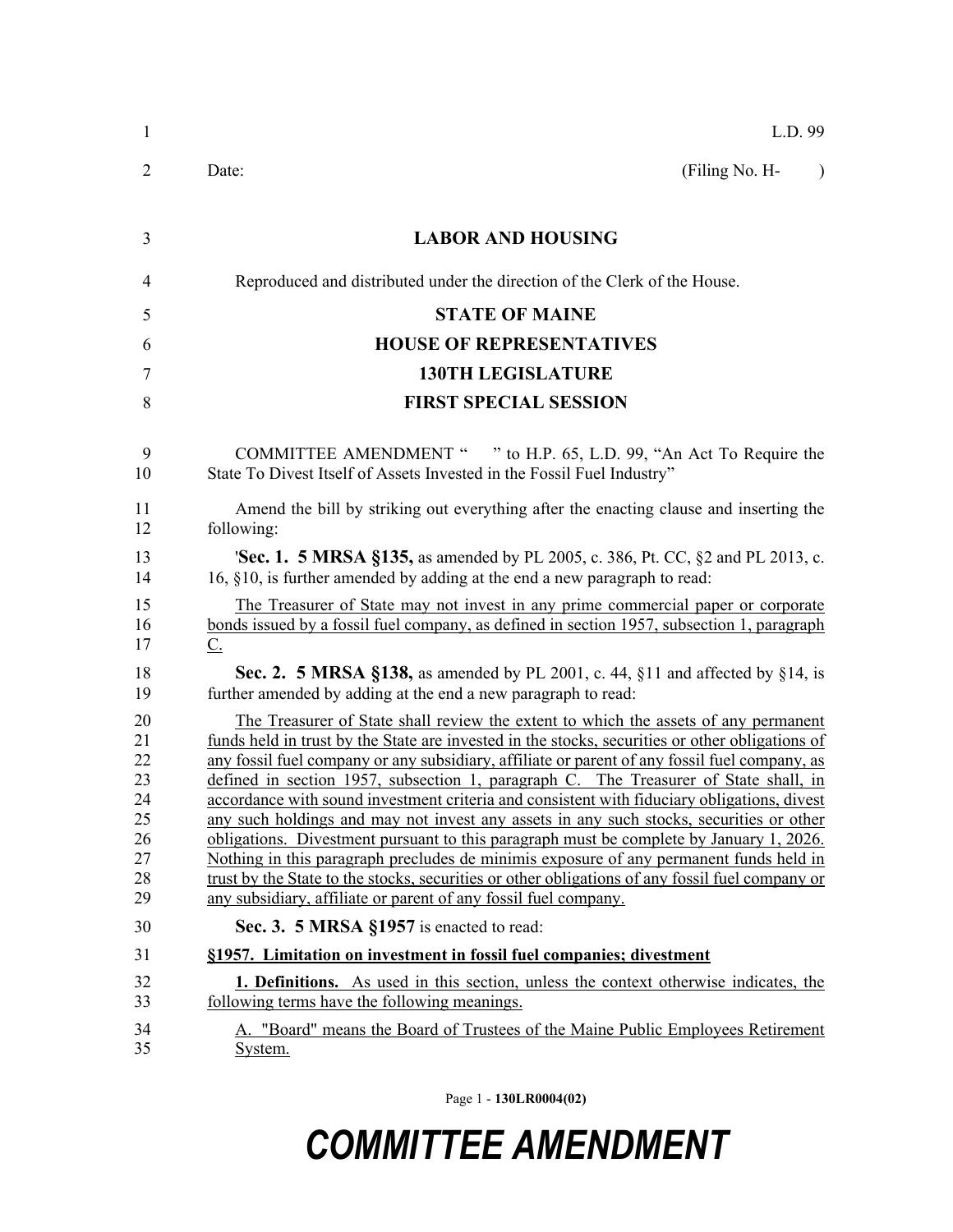| 1  | B. "Fossil fuel" means coal, petroleum, natural gas or any derivative of coal, petroleum      |
|----|-----------------------------------------------------------------------------------------------|
| 2  | or natural gas that is used for fuel.                                                         |
| 3  | C. "Fossil fuel company" means any company that:                                              |
| 4  | (1) Is among the 200 publicly traded companies with the largest fossil fuel reserves          |
| 5  | in the world;                                                                                 |
| 6  | (2) Is among the 30 largest public company owners in the world of coal-fired                  |
| 7  | power plants;                                                                                 |
| 8  | (3) Has as its core business the construction or operation of fossil fuel                     |
| 9  | infrastructure;                                                                               |
| 10 | (4) Has as its core business the exploration, extraction, refining, processing or             |
| 11 | distribution of fossil fuels; or                                                              |
| 12 | (5) Receives more than 50% of its gross revenue from companies that meet the                  |
| 13 | definition under subparagraph $(1)$ , $(2)$ , $(3)$ or $(4)$ .                                |
| 14 | D. "Fossil fuel infrastructure" means oil or gas wells, oil or gas pipelines and refineries;  |
| 15 | oil, coal or gas-fired power plants; oil and gas storage tanks; fossil fuel export            |
| 16 | terminals; and any other infrastructure used exclusively for fossil fuels.                    |
| 17 | 2. Limitation on investment in fossil fuel company. The board, in accordance with             |
| 18 | sound investment criteria and consistent with fiduciary obligations, may not invest the       |
| 19 | assets of any state pension or annuity fund in the stocks, securities or other obligations of |
| 20 | any fossil fuel company or any subsidiary, affiliate or parent of any fossil fuel company.    |
| 21 | Nothing in this subsection precludes de minimis exposure of any funds held by the board       |
| 22 | to the stocks, securities or other obligations of any fossil fuel company or any subsidiary,  |
| 23 | affiliate or parent of any fossil fuel company.                                               |
| 24 | 3. Review and divestment of assets. The board shall review the extent to which the            |
| 25 | assets of any state pension or annuity fund are invested in the stocks, securities or other   |
| 26 | obligations of any fossil fuel company or any subsidiary, affiliate or parent of any fossil   |
| 27 | fuel company. The board shall, in accordance with sound investment criteria and consistent    |
| 28 | with fiduciary obligations, divest any such holdings. Divestment pursuant to this             |
| 29 | subsection must be complete by January 1, 2026. Nothing in this subsection precludes de       |
| 30 | minimis exposure of any funds held by the board to the stocks, securities or other            |
| 31 | obligations of any fossil fuel company or any subsidiary, affiliate or parent of any fossil   |
| 32 | fuel company.                                                                                 |
| 33 | 4. Post on website. On a quarterly basis, the board shall post on the publicly accessible     |
| 34 | website of the Maine Public Employees Retirement System information detailing all its         |
| 35 | holdings in the public market and private equity investments.                                 |
| 36 | <b>5. Annual report.</b> Beginning January 1, 2022 and annually thereafter, the board shall   |
| 37 | issue a report reviewing its environmental, social and governance investment policy. The      |
| 38 | report must disclose commonly available environmental performance metrics on the              |
| 39 | environmental effects of the board's investments.                                             |
| 40 | Sec. 4. Report to Legislature. The Treasurer of State and the Board of Trustees               |
| 41 | of the Maine Public Employees Retirement System shall report annually to the joint            |
| 42 | standing committee of the Legislature having jurisdiction over retirement matters by          |
| 43 | January 1, 2023, 2024 and 2025 regarding the progress of divestment under and the             |

Page 2 - **130LR0004(02)**

## *COMMITTEE AMENDMENT*